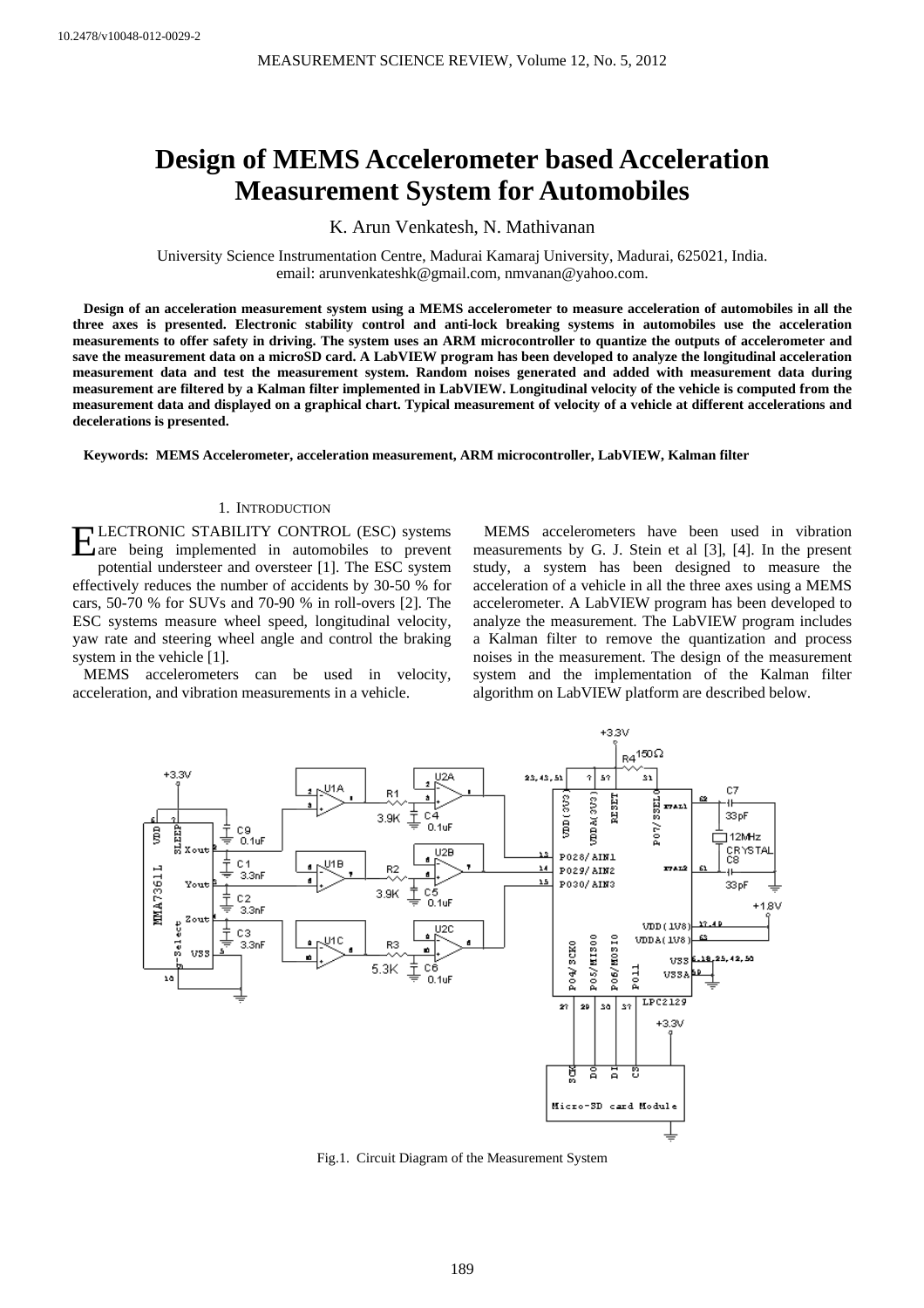# 2. SYSTEM DESIGN

# *A. Hardware*

The measurement system is built around a 3-axis MEMS accelerometer (Freescale Semiconductor MMA7361L), an ARM7 microcontroller (LPC2129) and a mass storage device (2GB microSD card). The circuit diagram is shown in Fig.1. The sensitivity of the accelerometer sensor is kept at  $\pm 0.0204$  V/ms<sup>-2</sup> by applying logic low to the g-select pin. The operating range of the sensor is  $\pm 58.8$  ms<sup>-2</sup>. The X, Y and Z outputs of the accelerometer are buffered and filtered with anti-aliasing filters. Since the bandwidth response of the sensor is given as 400 Hz for X and Y outputs and 300 Hz for Z output [5], the buffered X, Y and Z outputs are filtered with first-order anti-aliasing filters of respective cutoff frequencies before quantization to ensure prevention of aliasing. The buffers and anti-aliasing filters use LM324 opamps. The outputs of the filters are applied at the analog inputs of the microcontroller. The microcontroller has 4 analog input channels and a built-in 10-bit ADC [6]. Since the ADC operates with +3.3V reference, the resolution of the ADC is 3.23 mV. The input signals are digitized using the ADC. Hence, the resolution of the measurement system is  $0.1581 \text{ ms}^{-2}$ . The resolution can be improved to  $0.03951$ ms<sup>-2</sup> by applying logic high to the g-select pin which selects the sensitivity of the sensor to be  $+/-0.0816$  V/ms<sup>-2</sup>. The low-cost and compact microSD card [7] is interfaced to the SPI port of the microcontroller. One of the GPIO lines of the microcontroller is used as a chip enable for the microSD card. The system requires 1.8 V and 3.3 V power supplies for operation and the required supply voltages are derived from a 9V battery using H1117 IC voltage regulators. The on-board battery supply of the automobile can also be used to power the measurement system for a prolonged period of operation.

## *B. Data Acquisition*

The data acquisition firmware has been developed on IAR Embedded Workbench IDE and downloaded into the microcontroller. The program performs the following tasks in sequence.

1. Initializes the on-chip PLL of ARM microcontroller to generate a core clock (CCLK) frequency of 60MHz from a 12MHz crystal.

2. Initializes the on-chip real-time-clock and SPI port of the ARM microcontroller.

3. Initializes the microSD card for Microsoft's FAT32 file format with 512 bytes per sector and 8 sectors per cluster.

4. Samples the X, Y and Z inputs at 1kHz sampling rate. (The internal free-running timer which is triggered by the CCLK provides the required timing signal for sampling.).

5. Stores the quantized data as 6-byte data packet in a circular buffer of size 4kB created in the internal RAM. The format of the data packet is shown in Fig.2.

6. Creates a file and saves the data packets in the file. The sampling instant of the first data is given as the filename in the format of YDDDHHMM.txt (Y-Year, DDDday of the year, HH-Hour, MM-Minute).

Data sampled during a period of 5 minutes are saved in one file. Hence, the program creates a new file for every 5 minutes and saves data sampled during the period in the file.

| Byte -1 | Byte -2           | Byte -3 | Byte -4 | Byte -5 | Byte -6 |
|---------|-------------------|---------|---------|---------|---------|
| X-data  | X-data            | Y-data  | Y-data  | Z-data  | Z-data  |
|         | 000000XX XXXXXXXX |         |         |         |         |

Fig.2. Format of the 6-byte Data Packet

# 3. SOFTWARE FOR ANALYSIS

A LabVIEW program has been developed to read the sampled data from a file and to analyze it.

The acceleration in the direction of X-axis,  $a<sub>x</sub>(t)$ , is given by

$$
a_x(t) = \left( \left( \frac{3.3}{1023} \times Q_x(t) \right) - \text{offset} \right) \times \frac{g}{0.2}
$$
 (1)

Where,

 $g = 9.8 \text{ ms}^{-2}$  acceleration due to gravity

 $Q_X(t)$  - quantized data of X output at time *t* 

*offset* - output voltage of the accelerometer at rest in V

In discrete time sampled data system the measurements include additive random noises [8]. A Kalman filter is commonly used to reduce random noises. A brief introduction to the Kalman filter is given below.

#### *A. Kalman Filter*

The Kalman filter is extensively used in the area of autonomous or assisted navigation. It is used for combining inexact forecast of a system's state with an inexact measurement of the state [9]. Let us assume the unknown state of the system as *x[t]* and the measurement as *z[t]*, then the prediction equations are given as,

$$
\hat{x}^-\left[t\right] = \hat{x}^-\left[t-1\right] \tag{2}
$$

$$
P^{-}[t] = P[t-1] + Q \tag{3}
$$

The Kalman gain is given by

$$
K[t] = \frac{P^{-}[t]}{P^{-}[t] + R}
$$
 (4)

The state update is given by

$$
\hat{x}[t] = \hat{x}^{-}[t] + K[t]\big(z[t] - \hat{x}^{-}[t]\big) \tag{5}
$$

The covariance update is given by

$$
P[t] = P^{-}[t](1 - K[t])
$$
\n(6)

Where,

 $\hat{x}$ <sup>–</sup>  $\lceil t \rceil$  – predicted state estimate at *t*  $P^{-}$   $|t|$  - predicted covariance estimate at *t*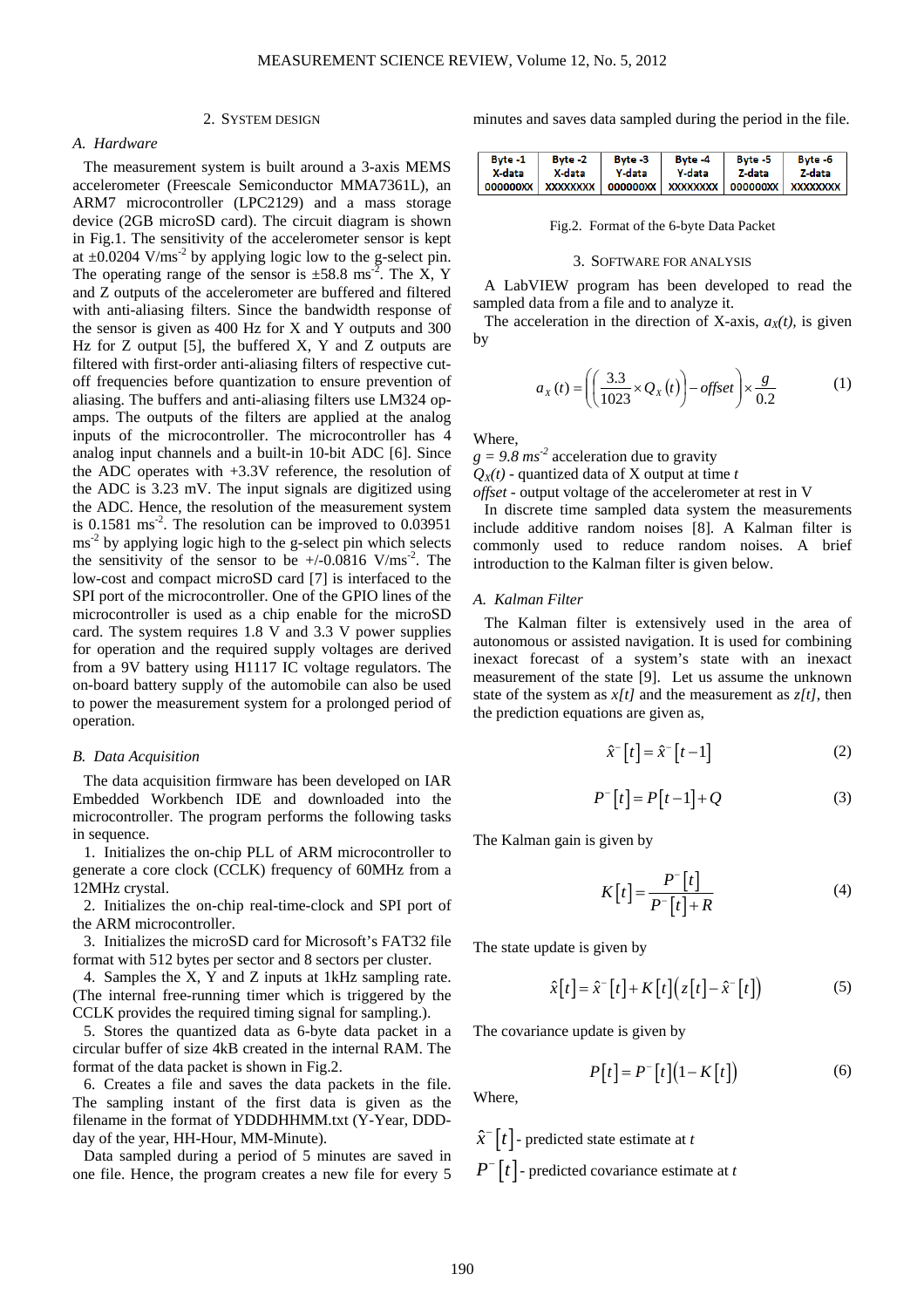

obtained by integrating the acceleration in X direction [10] and assuming initial velocity  $v_0$  as zero, and is given by

The velocity in the direction of X-axis,  $v_X(t)$  in ms<sup>-1</sup>, is

$$
v_X(t) = \int_0^t a_X(t) dt + v_0 \tag{7}
$$

 $P[t]$  - posteriori covariance estimate at *t* 



Fig.3. Front Panel of the LabVIEW program



Fig.4. Block diagram of the LabVIEW program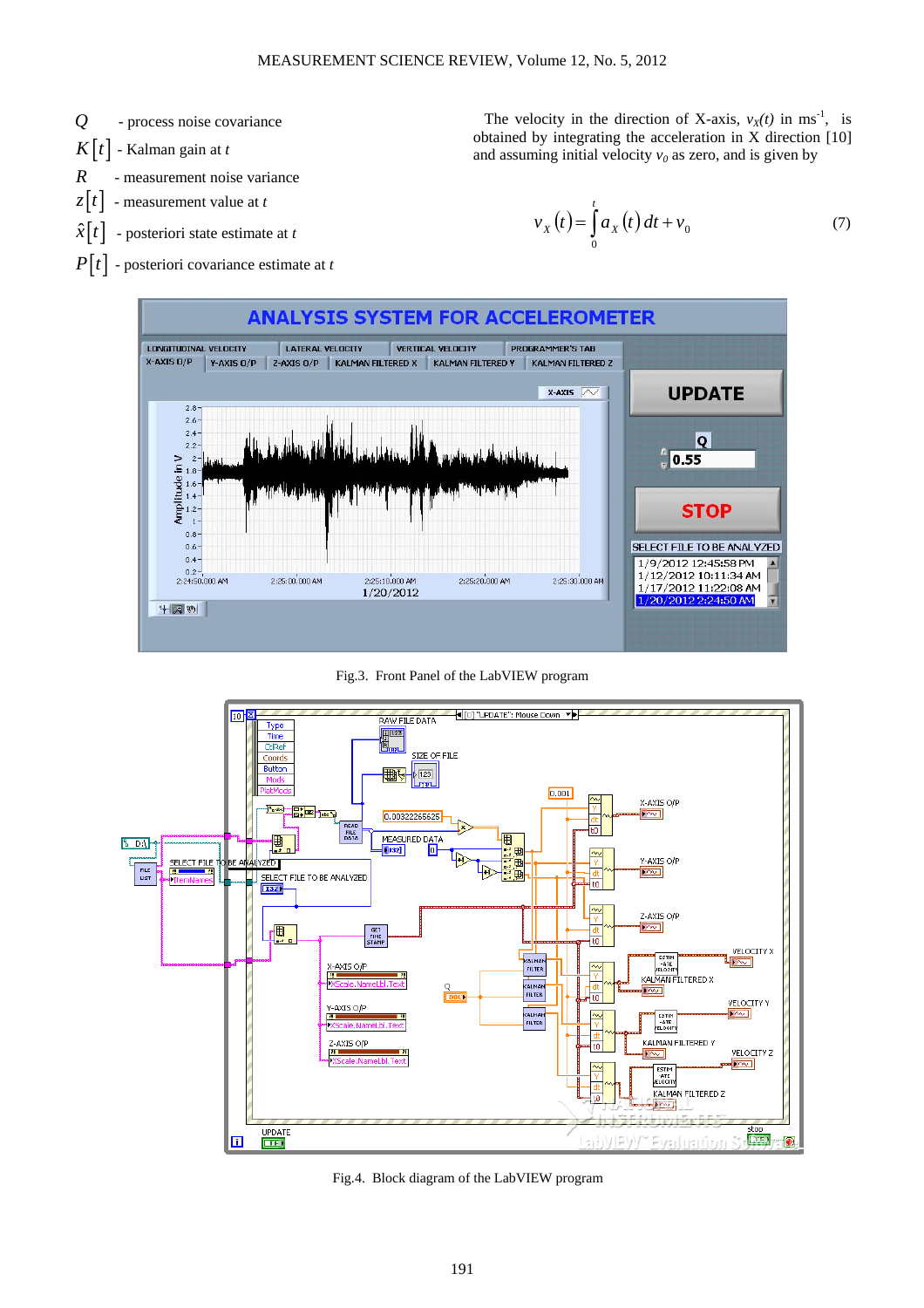

Fig.5. Block diagram of the Kalman filter SubVI

# *B. LabVIEW Program*

The LabVIEW program performs the following functions. Fig.3 and Fig.4 show the front panel and block diagram of the program.

1. Reads measurement data from a file and computes accelerations along the three axes.

2. Displays acceleration vs. time on a graphical chart.

3. Applies the Kalman filter algorithm to filter the random noises from the measurement data. The Kalman filter algorithm is implemented as a subVI and is shown in Fig.5.

4. Computes velocity from acceleration and displays velocity vs. time on a graphical chart.

# *C. Testing Kalman Filter*

The Kalman filter subVI is tested with a noisy sine wave simulated by mixing a Gaussian white noise with variance 0.04 to a sine wave of frequency 2Hz and amplitude 1.5. The output of the Kalman filter and the noisy sine wave are shown in Fig.6.



Fig. 6. Kalman Filter's Output for a Simulated Noisy Sine wave

The dotted line shows the simulated data. The continuous line shows the output of the Kalman filter. The Kalman filter is able to filter the random noise while keeping track of the signal.

# 4. RESULTS AND DISCUSSION

The measurement system is mounted on a vehicle. In ground transportation, low frequency vibrations in the range of 1 Hz to 80 Hz exist [3]. Hence, the measurement data includes vibratory acceleration too. The digital integration algorithm (7) which uses trapezoidal rule for numerical integration, serves as a low pass filter tuned to a cut-off frequency of 0.225 Hz. The integration algorithm removes the vibratory acceleration and computes longitudinal velocity from the measurement data.

Suitable 'Stop and Go maneuver' [11] is performed on the vehicle. 'Stop and Go maneuver' is similar to driving maneuver in city streets where congested traffic exists. Tests are conducted to evaluate the measurement system. The results of the tests are shown in Fig.7.

Test 1: The test is carried out to study the response of the measurement system for normal braking and hard braking as given below.

1. The vehicle is accelerated from rest to  $35 \text{ km hr}^{-1}$  and then the velocity of the vehicle is reduced to  $30 \text{ km} \text{hr}^{-1}$  by normal braking.

2. The vehicle is accelerated to  $40 \text{ km} \text{hr}^{-1}$  and maintained at the same velocity for about 12 seconds. Then the vehicle is decelerated by hard braking and brought to a halt.

3. After 4 seconds the vehicle is again accelerated to 40  $kmhr<sup>-1</sup>$  and the vehicle is rapidly decelerated by hard braking.

Result of Test 1 shown in Fig.7(a) clearly depicts the difference in response to hard braking and normal braking.

Test 2: The test is carried out to study the response of the system to successive braking.

1. The vehicle is accelerated from rest to 27 kmhr<sup>-1</sup>.

2. The vehicle is accelerated and decelerated successively by normal braking.

3. The average velocity of the vehicle is maintained at 15  $kmhr<sup>-1</sup>$ .

Result of Test 2 is shown in Fig.7(b). It shows the response to successive braking.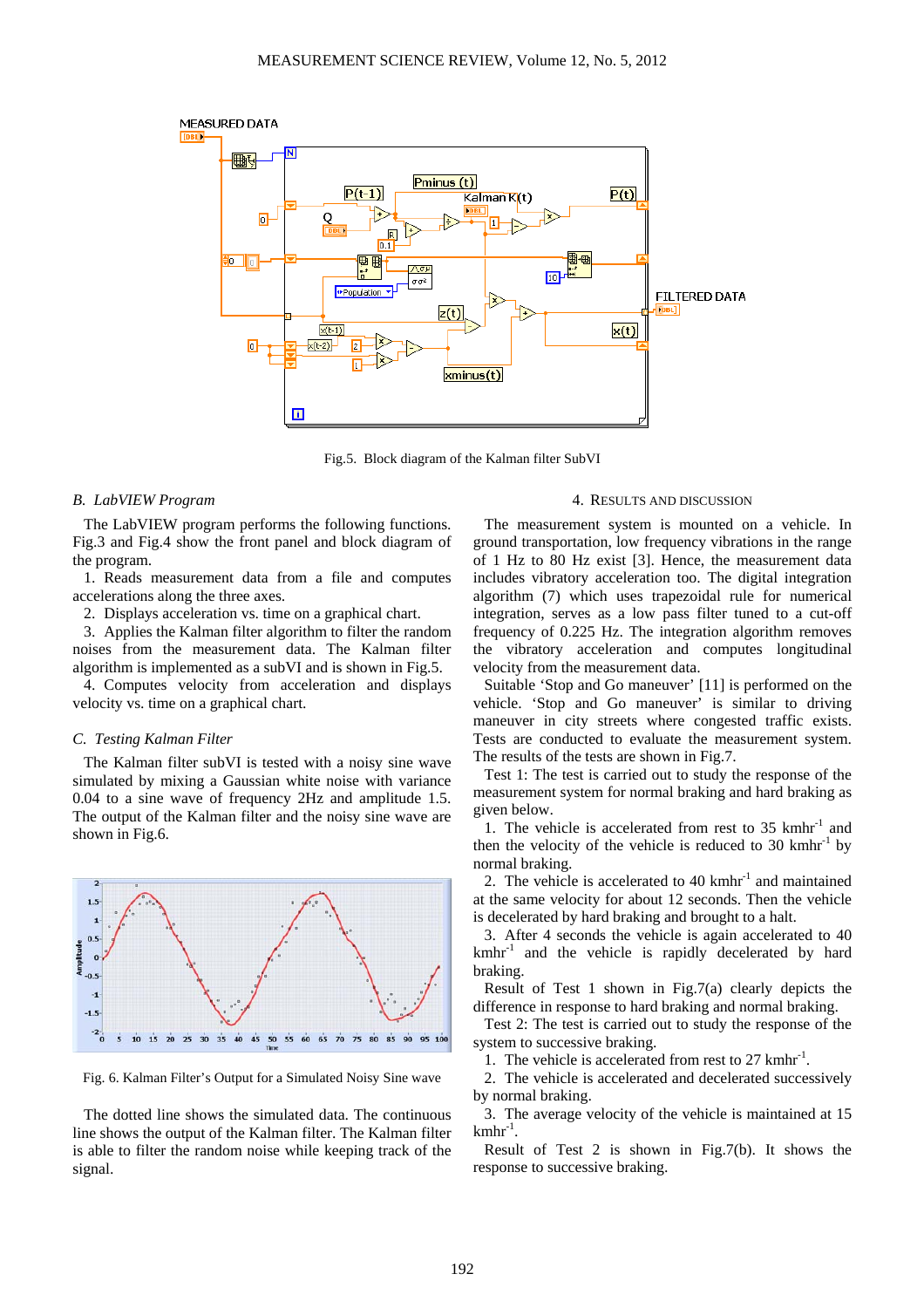

Fig. 7. Results of (a) Test 1 and (b) Test 2.

# 5. CONCLUSION

The accelerometers in combination with gyroscopes are used to construct inertial measurement units. Also a GPS receiver along with the measurement system and extended Kalman filter algorithm can be used to measure the position of the automobile. The measurement system can be used to find the deceleration rate of the vehicle. The deceleration rate measured by the accelerometer is used in anti-lock

braking systems. The deceleration rate is also used for brightness control of brake lamps in automobiles [12]. The measurement system can also be used to monitor the vehicle health parameters like engine temperature, engine rpm, fuel level, etc., by adding suitable sensors to the measurement system. The ARM microcontroller in the measurement system has a built-in CAN interface to facilitate the networking of sensors for remote data acquisition.